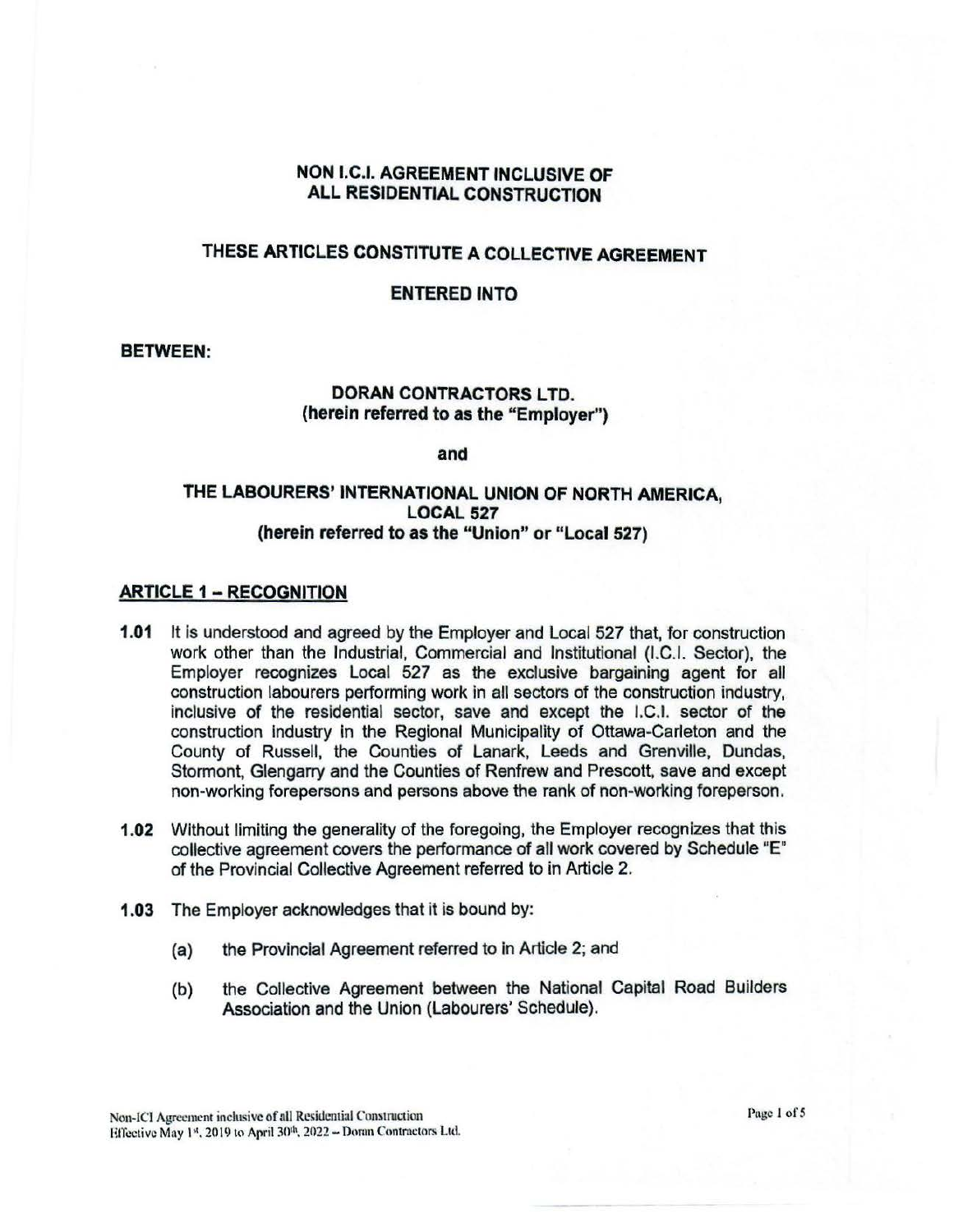# **ARTICLE 2 - PROVINCIAL AGREEMENT**

**2.01** The terms and conditions of the Provincial Collective Agreement between the Employer Bargaining Agency - Labourers' and the Labourers' International Union of North America and the Labourers' International Union of North America Ontario Provincial District Council binding upon Local 527, effective from May 1, 2019 until April 30, 2022 including the Local Union Schedules for Local 527 - Ottawa are incorporated into and form part of this Agreement and shall apply to all work covered by this Agreement subject to the provisions set out below.

# **ARTICLE 3 - RESIDENTIAL CONSTRUCTION**

- **3.01** Residential construction shall consist of:
	- (i) Housing Construction consisting of single family and attached wood frame row housing dwellings; or
	- (ii) High Rise Residential Construction consisting of all residential construction not included in Article 3.01 (i) above.

# **ARTICLE 4 - HOUSING CONSTRUCTION**

The following applies to Housing Construction only as defined in Article 3:

- **4.01** The terms and conditions of the Provincial Collective Agreement as incorporated into this Agreement pursuant to Article 2 shall be applicable, save and except Article 2.05 relating to contracting and subcontracting.
- **4.02** The regular hours of work are Forty-Two and one-half (42 ½) per week. The regular hours of work shall be scheduled on Monday to Friday, inclusive, from 7:00 a.m. until 4:30 p.m. Starting time may be varied upon written agreement between the Employer and the Union.
- **4.03** Hours worked in excess of forty-two and one-half (42 ½) hours In any week shall be paid at one and one-half (1 ½) times the regular rate. Al1 work performed on Sundays and Statutory Holidays shall be paid at double the regular rate of pay.
- **4.04** In the event that forty-two and one-half (42 ½) hours are not worked between Monday 7:00 a.m. and Friday 4:30 p.m. of each week, make up time may be worked on Saturday of the current work week at the regular rate of pay to a maximum of forty-two and one-half (42 1/2) hours between 7:00 a.m. and 4:30 p.m. by agreement of the parties.
- **4.05** The rates of wages shall be as per Schedule "A" of this Agreement; Benefits, Pension and Administration Contributions shall be as per Schedule **"B"** of this Agreement.

# **ARTICLE 5 - HIGH RISE RESIDENTIAL**

Non-ICI Agreement inclusive of all Residential Construction Hiffective May 1<sup>st</sup>, 2019 to April 30<sup>th</sup>, 2022 – Doran Contractors Ltd.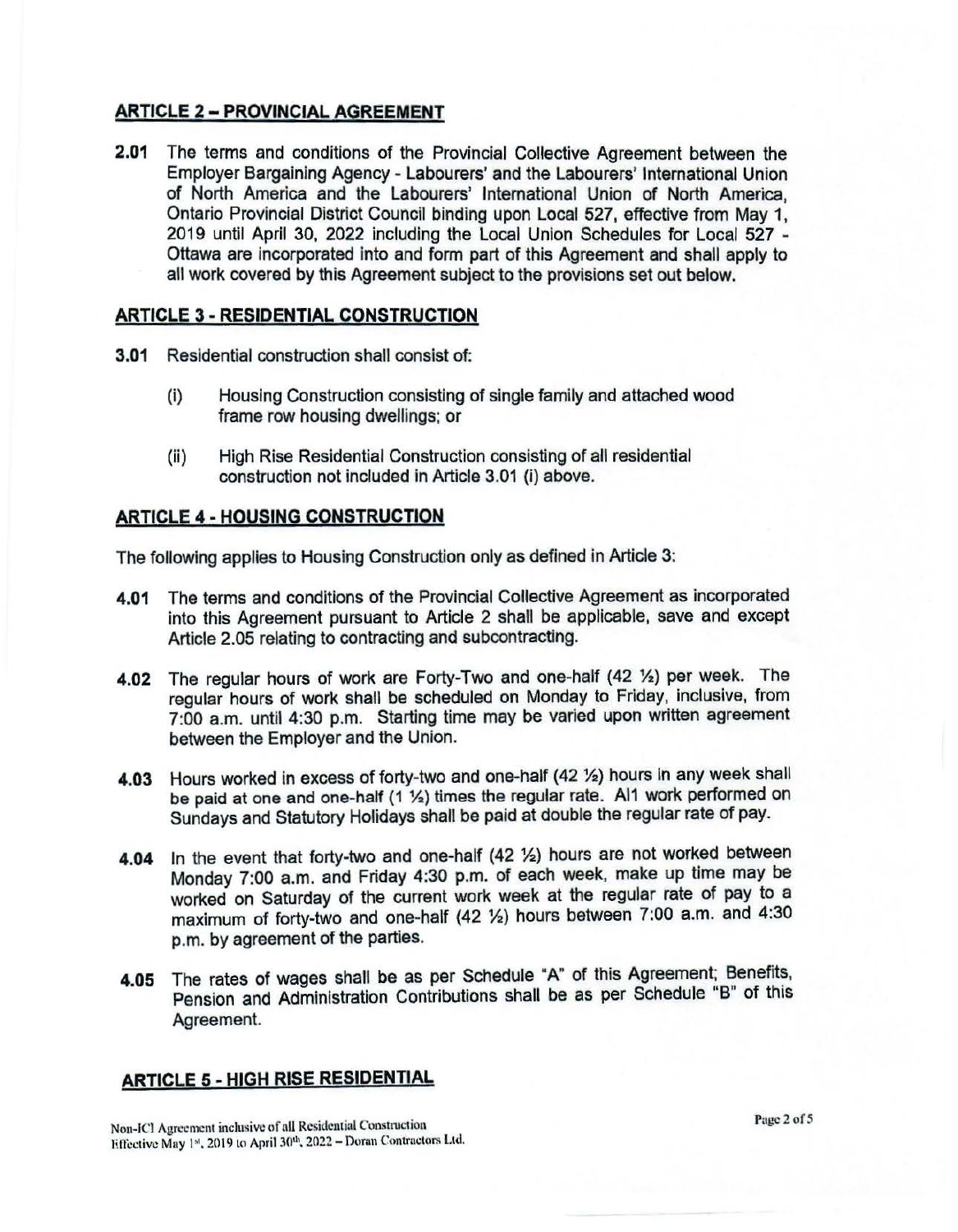- **5.01** The following applies to High Rise Residential Construction as defined in Article 3. The terms and conditions of the Provincial Collective Agreement as incorporated into this Agreement pursuant to Article 2 shall be applicable, including Article 2.05 relating to contracting and subcontracting, which shall be modified and shall not apply to the following work: glazing (window installation), carpet laying, linoleum flooring, drywall, interior painting, acoustic ceiling (ceiling tiles) and plumbing, cabinet installer.
- **5.02** Without limiting the generality of the foregoing, for the purposes of clarity, the subcontractor clause 2.05 of the Provincial Collective Agreement applies in full to all work in connection with site preparation, sewer, water main and drainage installations, utilities, concrete forming (installation and removal of forms), pouring and finishing of concrete, masonry and stone installations, tile and terrazzo, parking lots and parking garages.
- **5.03** The hours of work shall be as provided in the Provincial Collective Agreement.
- **5.04** The rates of wages shall as per Schedule "A" of this Agreement; Benefits, Pension and Administration contributions shall be as per Schedule "B" of this Agreement.

#### **ARTICLE 6** - **PRECAST WORK**

**6.01** Precast workers - The rates of wages and benefits will be as per the Ontario Precast Erection Provincial Agreement for Precast Erector, Welder and Installation which are incorporated into and form part of this Agreement.

#### **ARTICLE 7** • **DURATION**

**7.01** This Agreement shall become effective the 1st day of May, 2019 and shall continue to remain in effect until the 30<sup>th</sup> of April, 2022 and shall be renewed triennially thereafter unless either party shall furnish the other with notice of termination, or proposed revision of this Agreement within a period of no more than sixty (60) days before the 30<sup>th</sup> day of April, 2022 or in a like period in each triennially renewal thereafter. The parties shall convene a meeting within fifteen (15) days to bargain in good faith and make all reasonable efforts to reach an agreement.

**Dated at Ottawa, Ontario this 10 day of <b>FEBRIAZ**Y 2020. ~ *tZo I* ' . .,,, *<sup>I</sup>* **DORAN CONTRAC** ORS **LABOURERS' INTERNATE UNION OF NORTH AMERICA, LOCAL 527** 

Non-ICI Agreement inclusive of all Residential Construction Effective May 1<sup>st</sup>, 2019 to April 30<sup>th</sup>, 2022 - Doran Contractors Ltd. Page 3 of 5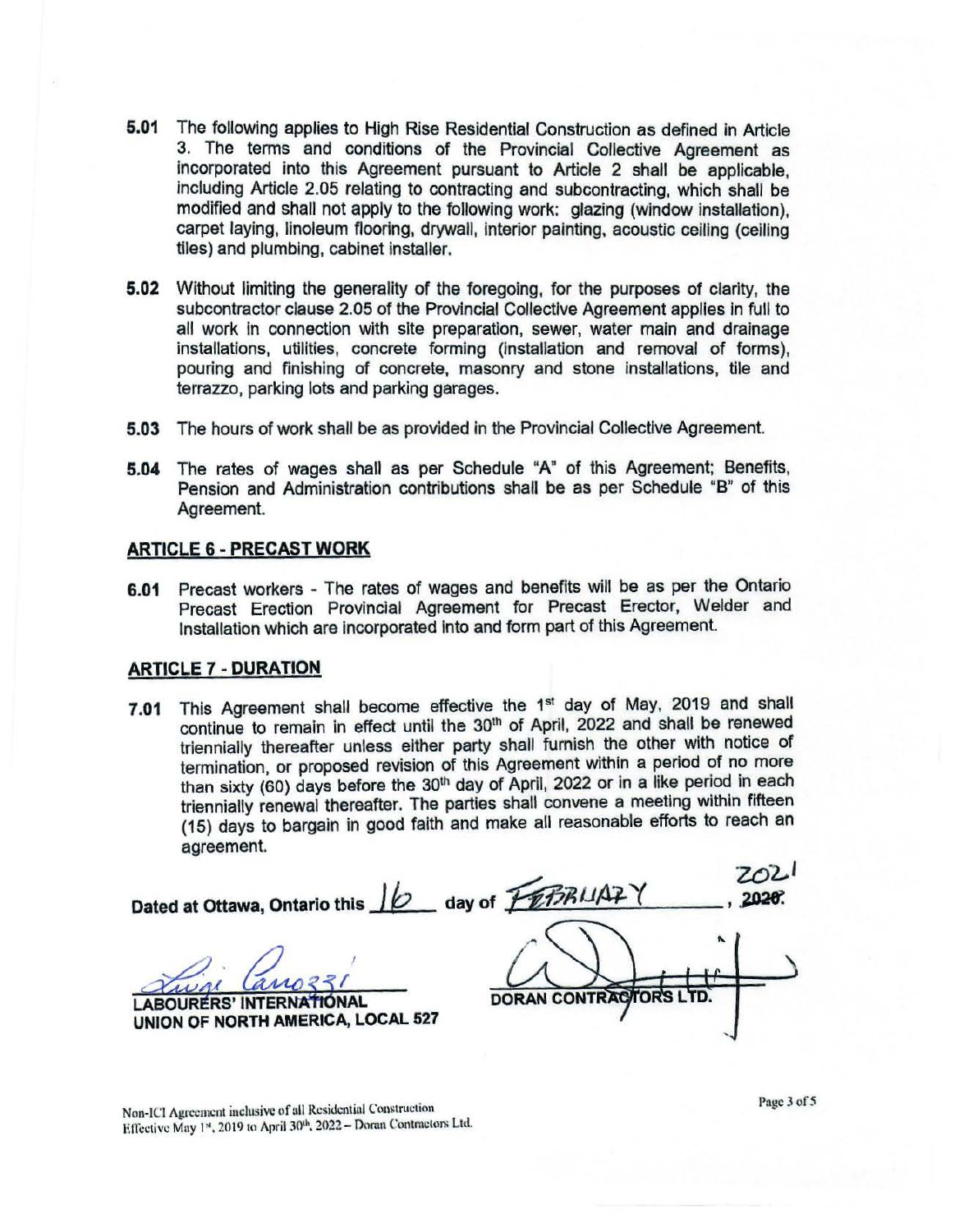# **SCHEDULE "A"**

# **RATE OF WAGES**

| MAY 1, | <b>MAY 1,</b> | MAY 1, |  |  |
|--------|---------------|--------|--|--|
| 2019   | 2020          | 2022   |  |  |

Wood frame housing construction four stories and under

80% of the I.C.I. Local 527 wage rates

**All other Classifications** 

as per the Local 527 - Ottawa Schedule of the I.C.I. Agreement